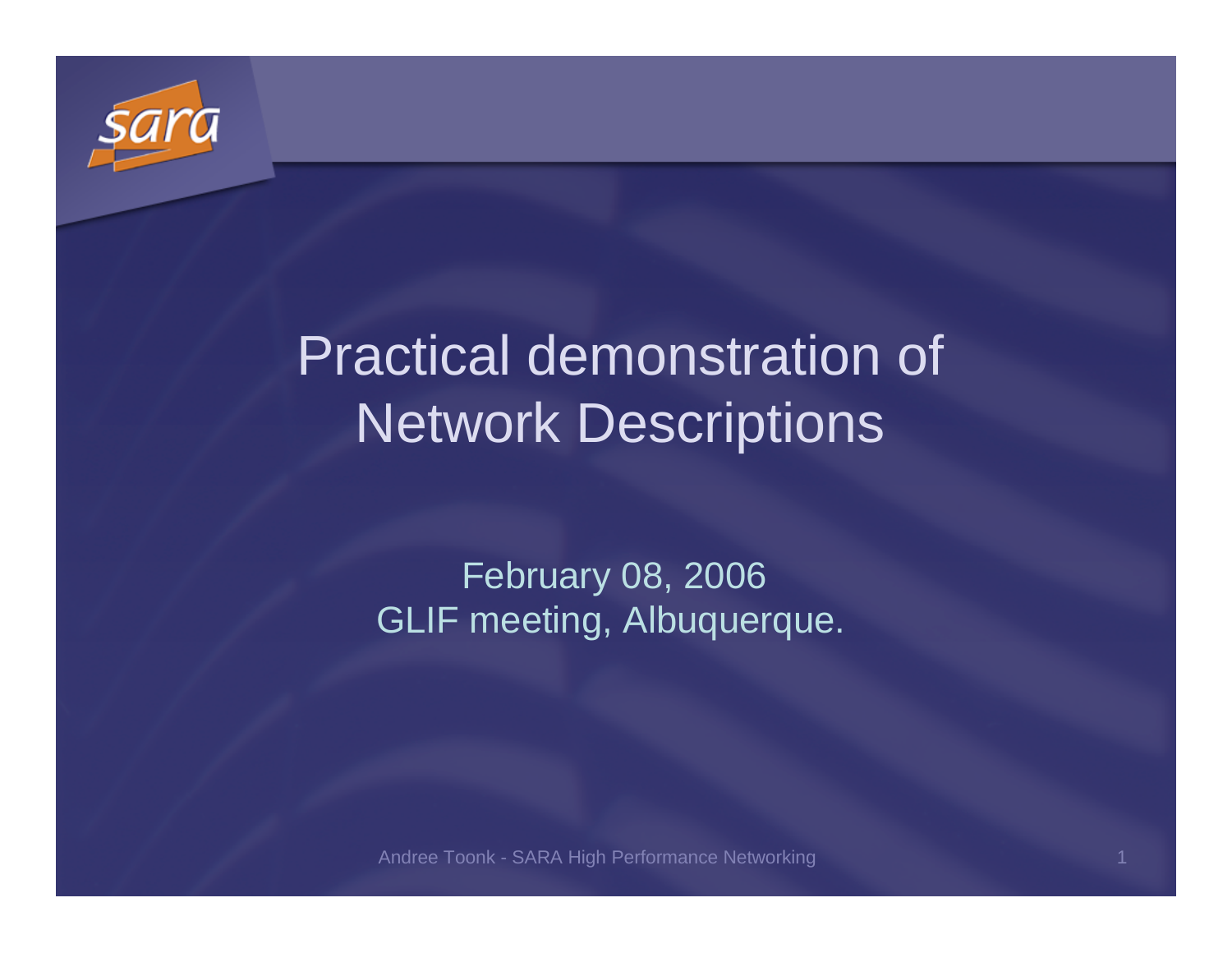

### Introduction

### Andree Toonk

### **Network specialist** SARA - High Performance Networking Amsterdam, The Netherlands

Andree@sara.nl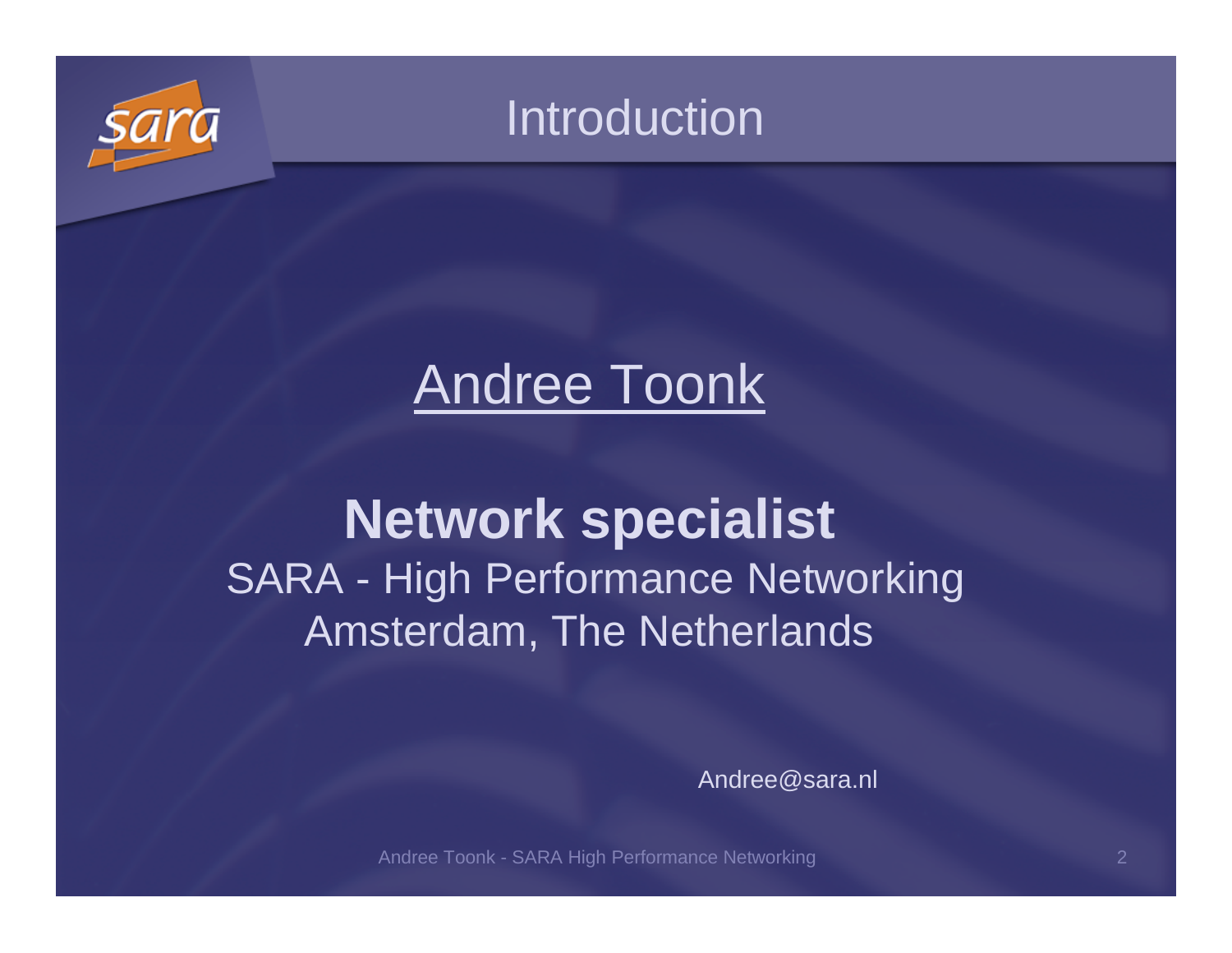

### Introduction

SARA Computing & Networking Services Departement High performance networking:

- SURFnet5 & SURFnet6 network operations centre (NOC) $\overline{\phantom{a}}$
- لع **Netherlight** network operations centre (NOC)
- Partner in Research on Networks GigaPort project لیے



National Supercomputers Visualization in the CAVE

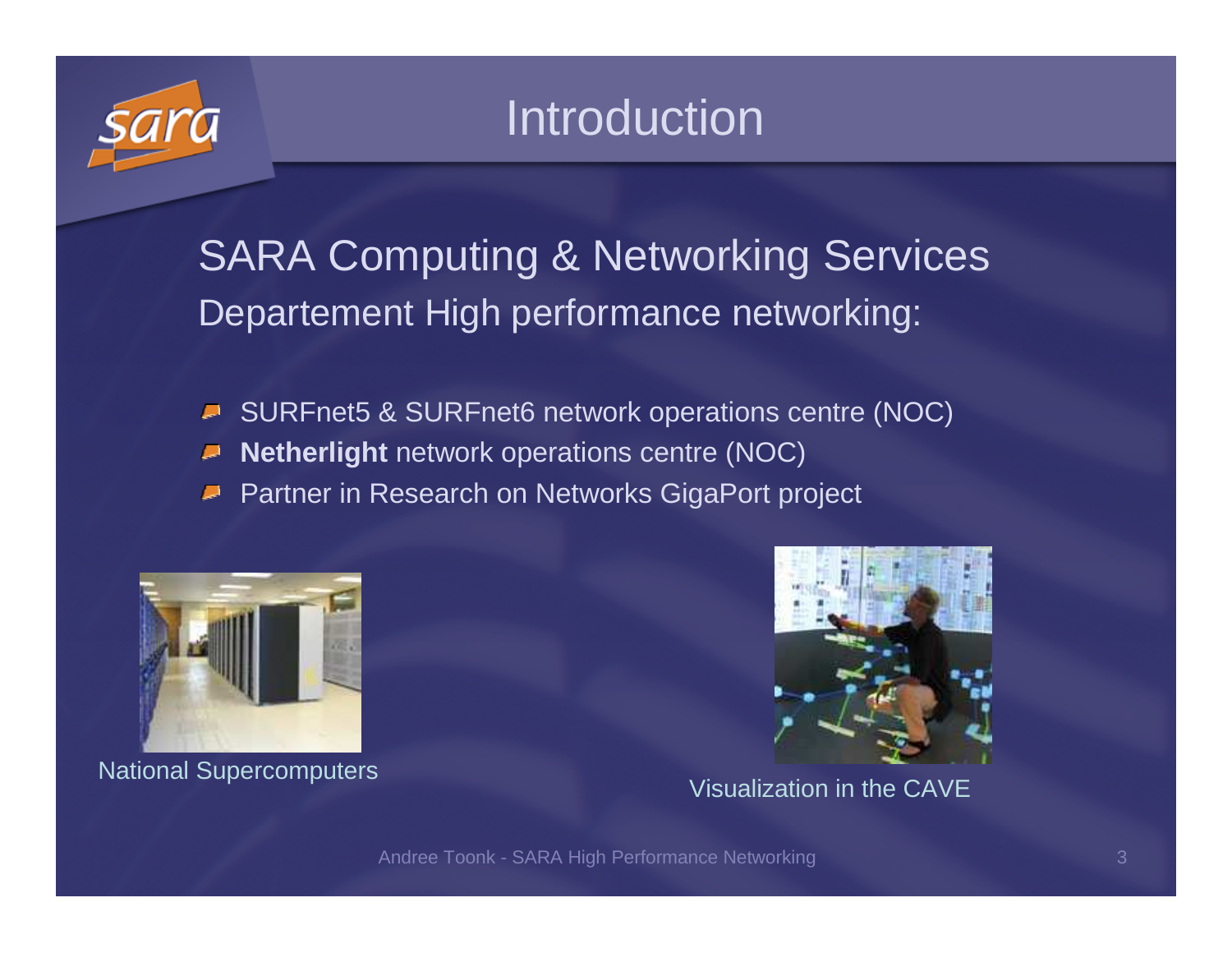

### Resource Description Format (RDF)

Presentation Jeroen van der Ham (UvA) Glif meeting september 2005See: http://www.glif.is/meetings/2005/tech/vdham-rdf.pdf

Resource Description Format (RDF) is a Semantic Web technique.

Can be used to:

- **1. Provide an overview of resources**
- **2. Make path discovery easier**
- 3. Do simple problem detection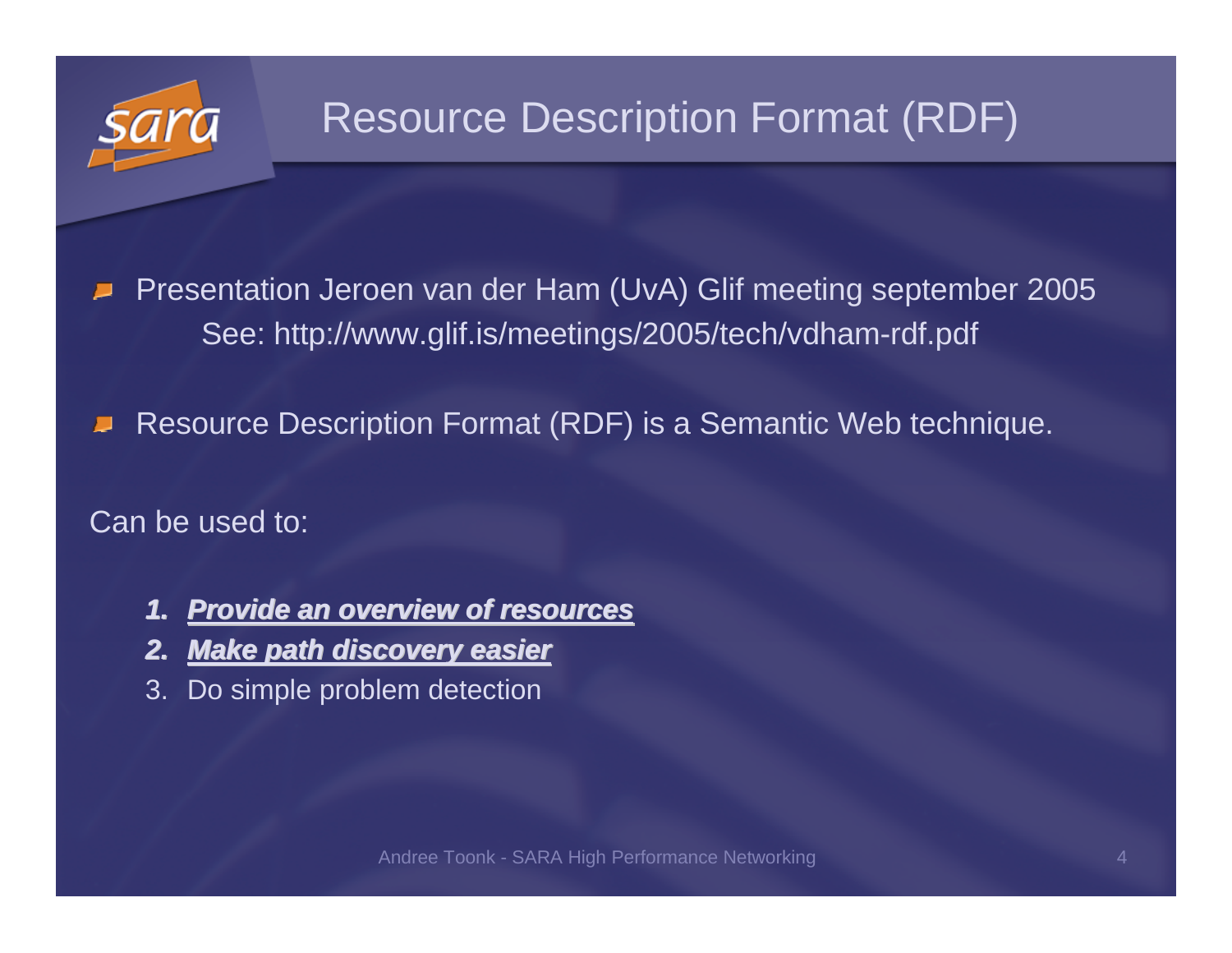### **Example network description**

■ Netherlight network description in RDF format:

**<!– Description of TDM3.amsterdam1.netherlight.net --> <ndl:Device rdf:about="#tdm3.amsterdam1.netherlight.net"> <ndl:name>tdm3.amsterdam1.netherlight.net</ndl:name><ndl:locatedAt rdf:resource="#amsterdam1.netherlight.net"/> <ndl:hasInterface:rdf:resource="#tdm3.amsterdam1.netherlight.net:503/3"/></ndl:Device>**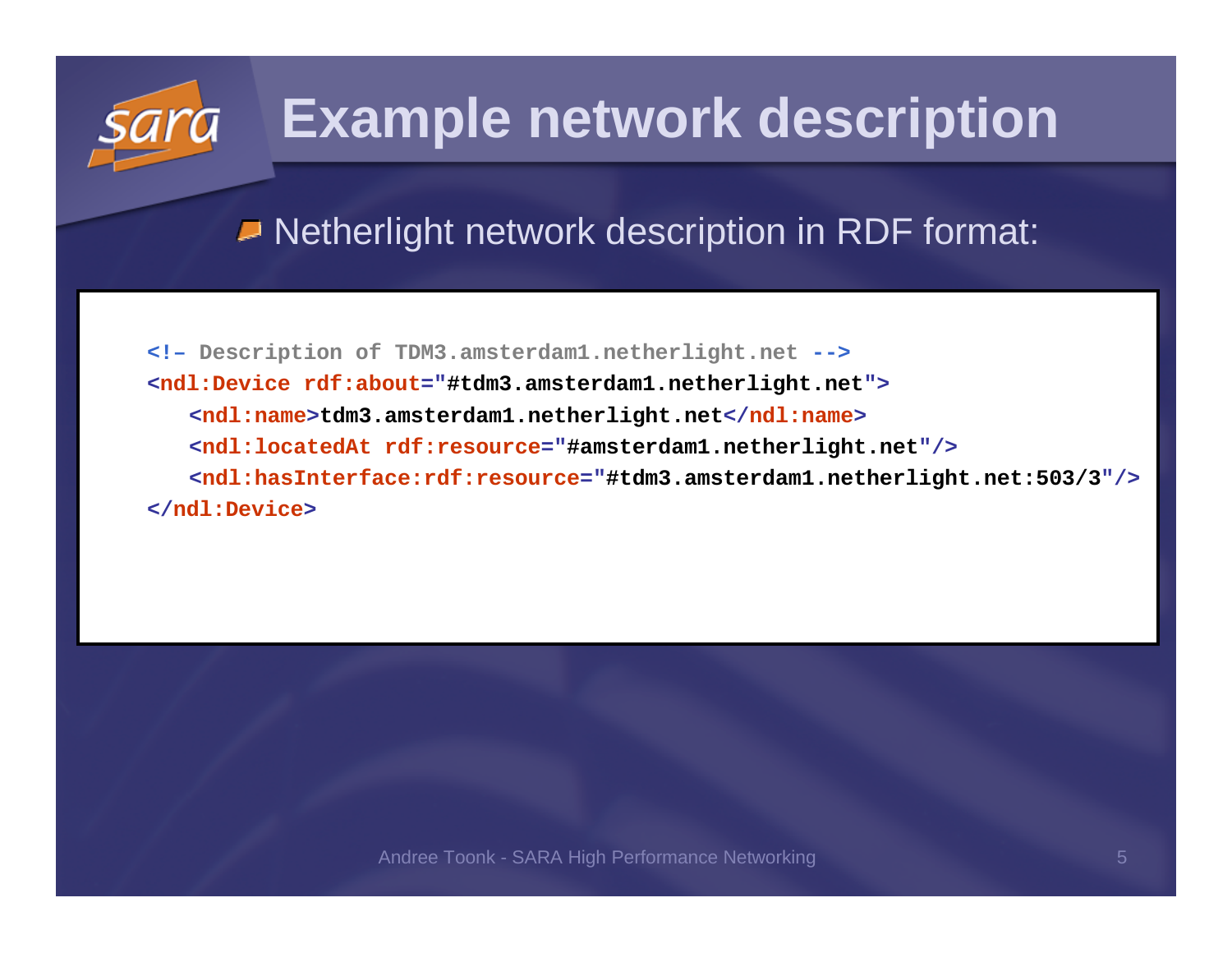### **Example network description**

■ Netherlight network description in RDF format:

**<!– Description of TDM3.amsterdam1.netherlight.net --> <ndl:Device rdf:about="#tdm3.amsterdam1.netherlight.net"> <ndl:name>tdm3.amsterdam1.netherlight.net</ndl:name><ndl:locatedAt rdf:resource="#amsterdam1.netherlight.net"/> <ndl:hasInterface:rdf:resource="#tdm3.amsterdam1.netherlight.net:503/3"/></ndl:Device>**

**<!– Description of interfaces 503/3 TDM3.amsterdam1.netherlight.net --> <ndl:Interface rdf:about="#tdm3.amsterdam1.netherlight.net:503/3"> <ndl:name>tdm3.amsterdam1.netherlight.net:POS503/3</ndl:name> <ndl:connectedTo rdf:resource="#tdm1.geneva1.netherlight.net:5/1"/> <rdf:capacity rdf:resource="#OC192"/> </ndl:Interface>**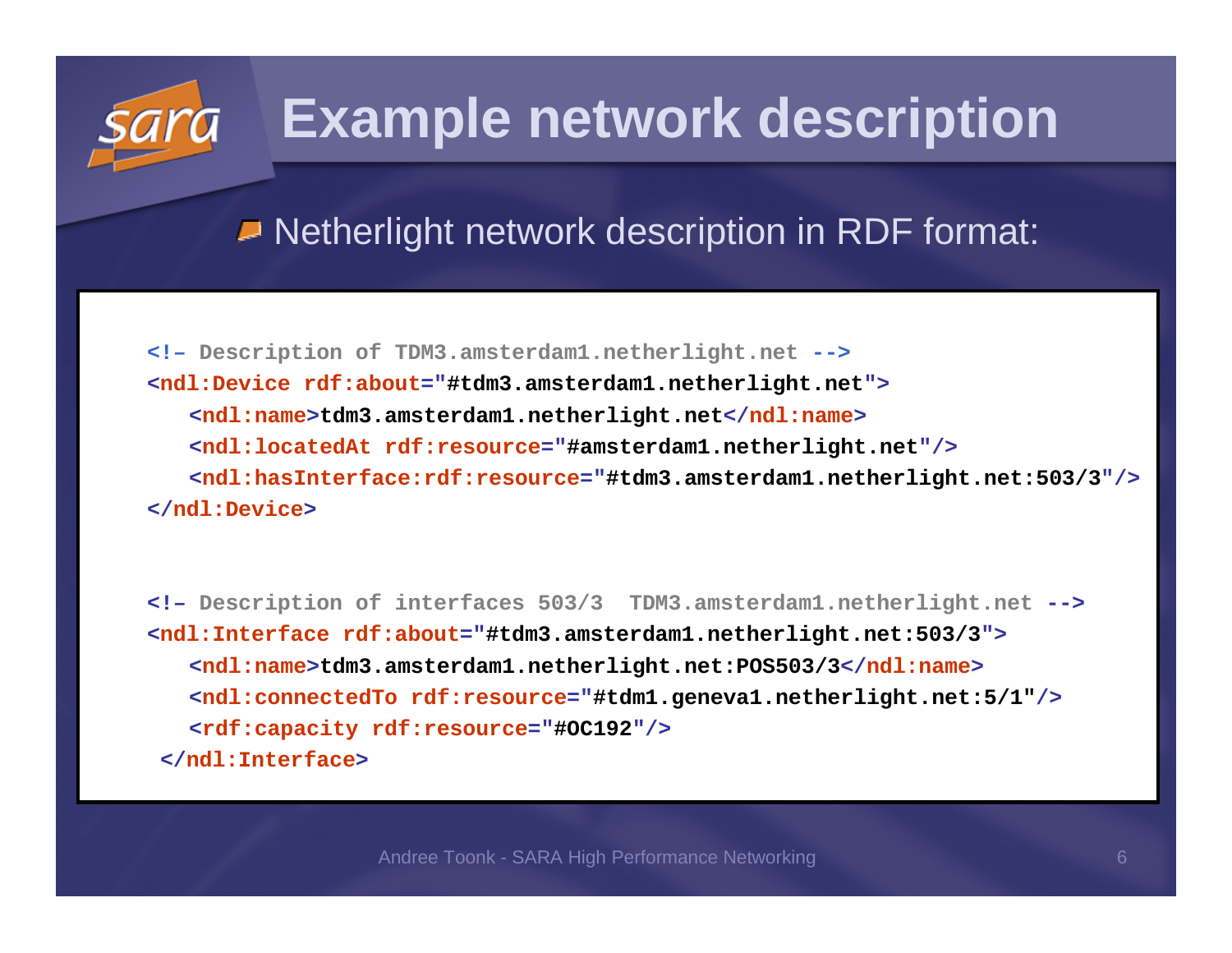### Provide an overview of resources

- Create an overview / list of devices and interfaces
- Create an overview / list of connections (this is used for the dot file)
- Visualization of the network (demonstration)
- Create a graph (demonstration application)

This can all be done by using SPARQL queries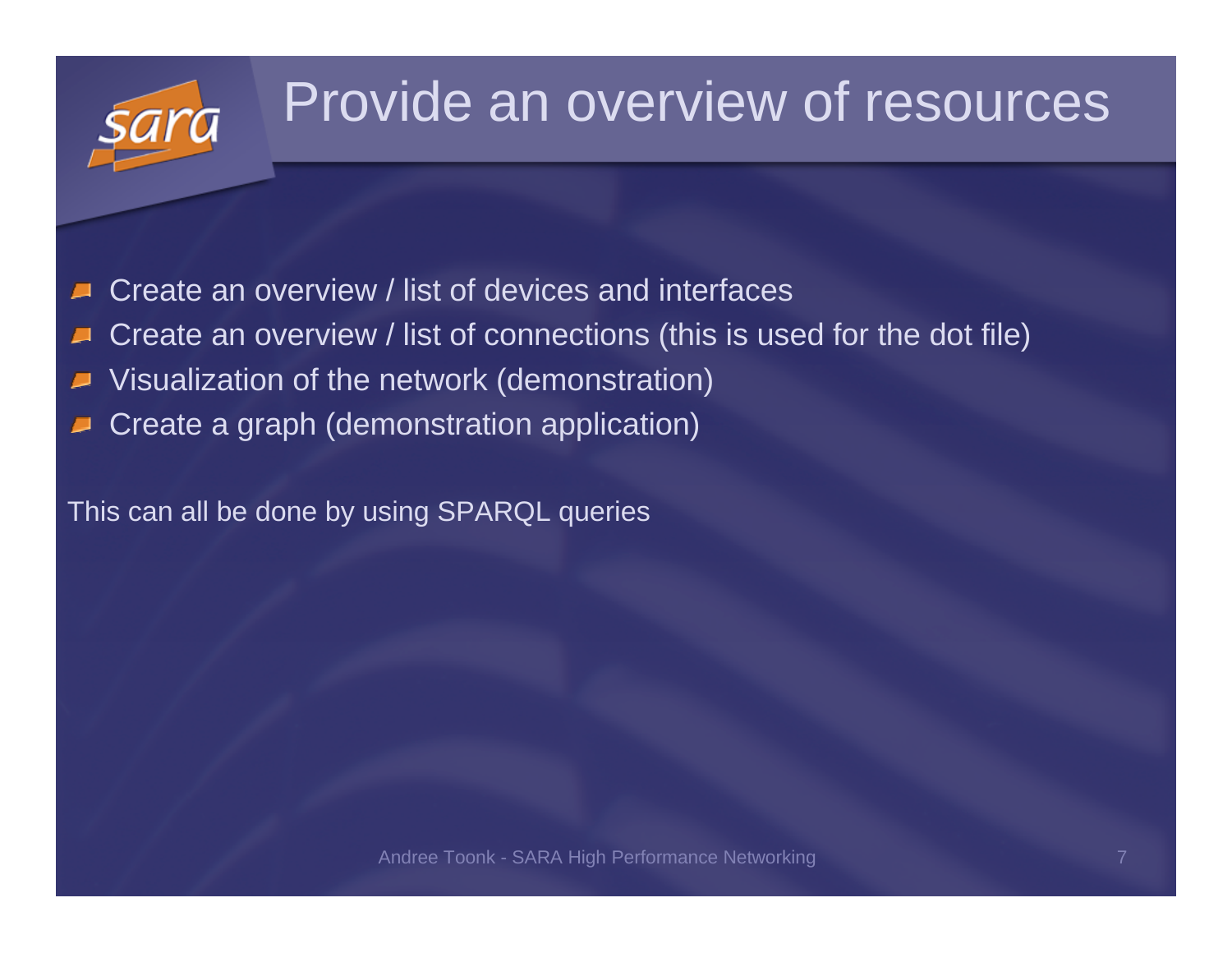# Provide an overview of resources

- Provide an overview of resources by visualization
- Graphviz Graph Visualization Software
	- uses .dot file as inputD
- Relatively easy to generate a .dot input file from an RDF filePython script to generate a .dot file from an RDF file\*
- Then generate a png,jpg,gif and lots more.. dot -o netherlight.png -Tpng netherlight.dot ρ

Let's see the result….  $\mathbb{\odot}$ 

\* Author: Jeroen van der Ham, University of Amsterdam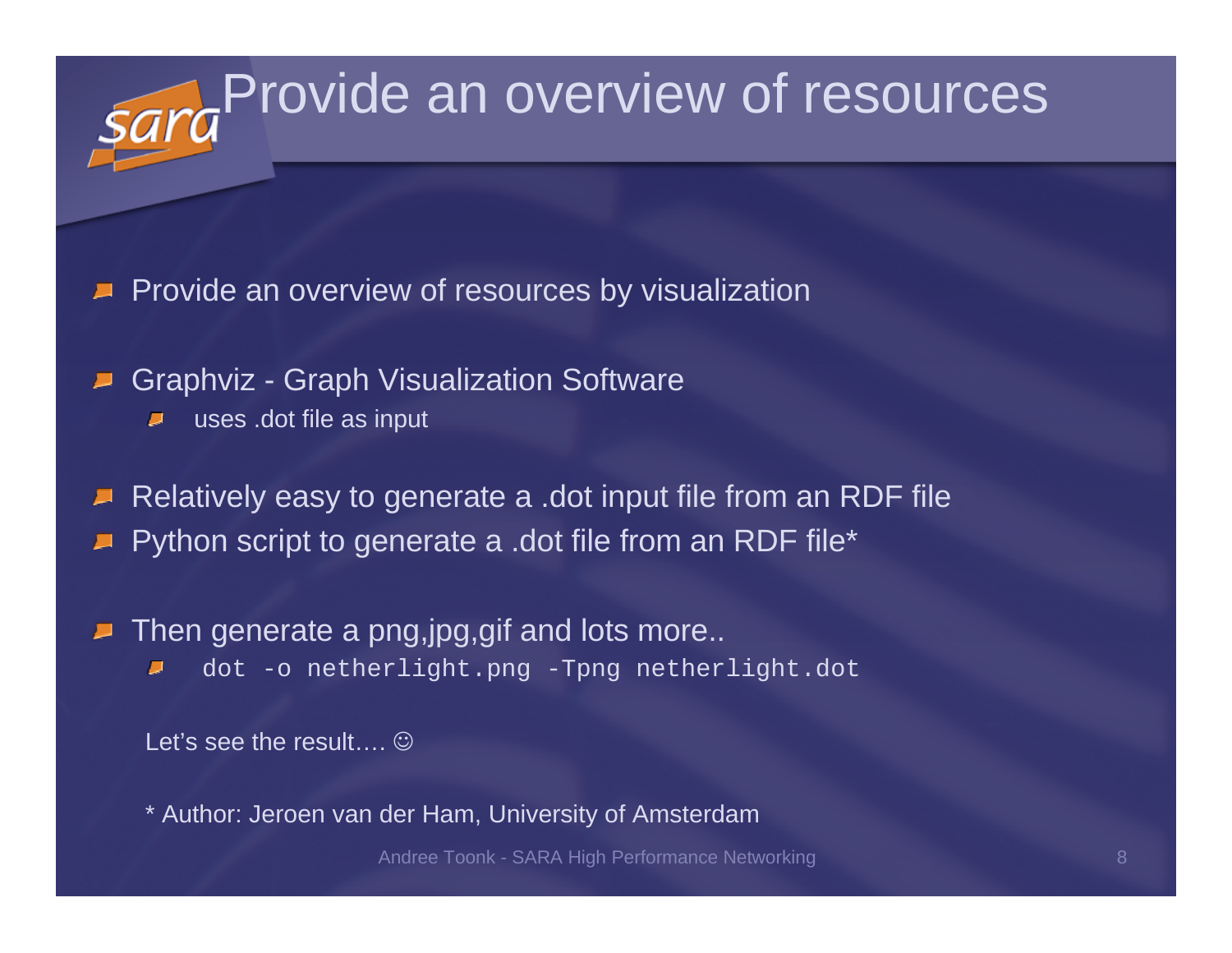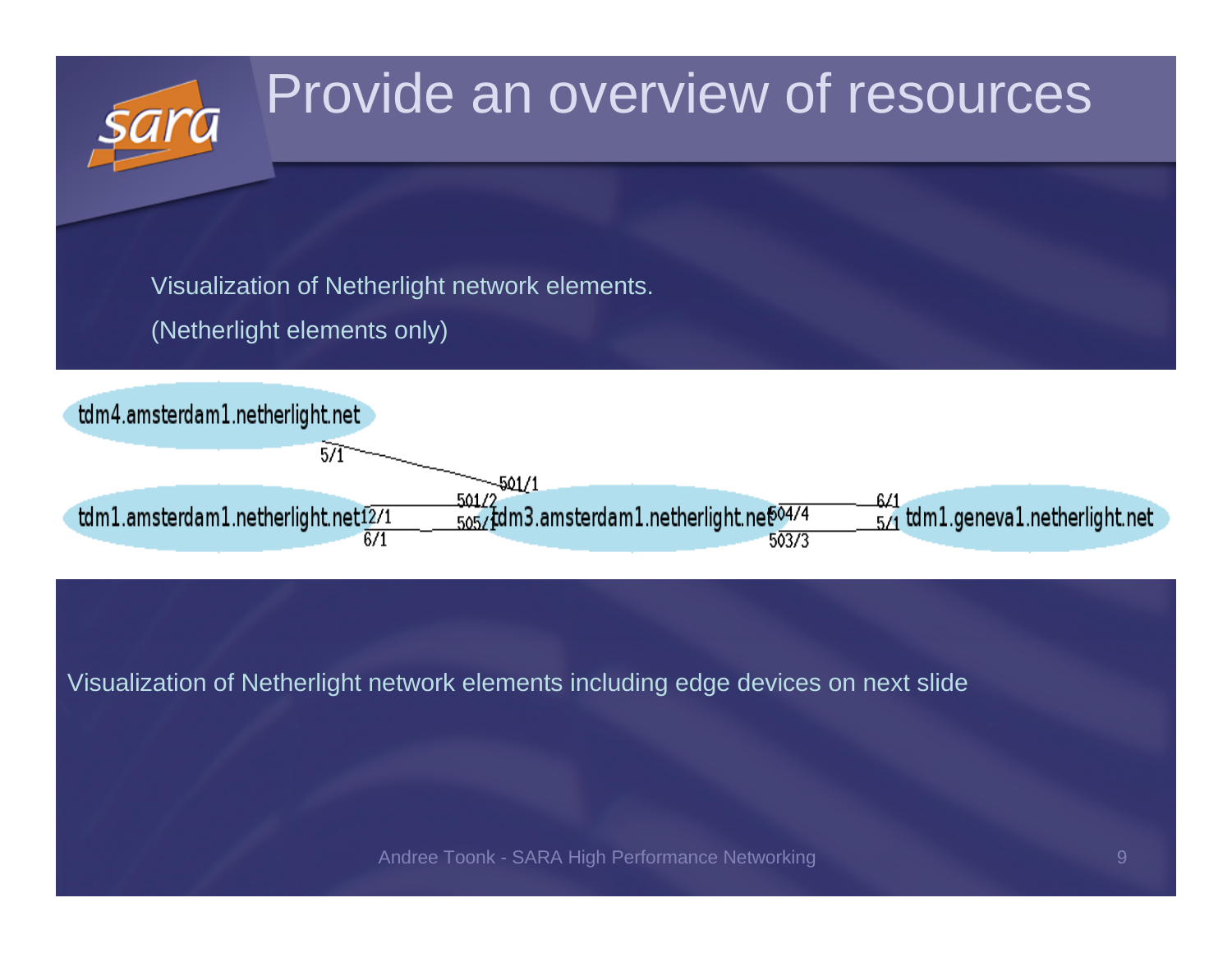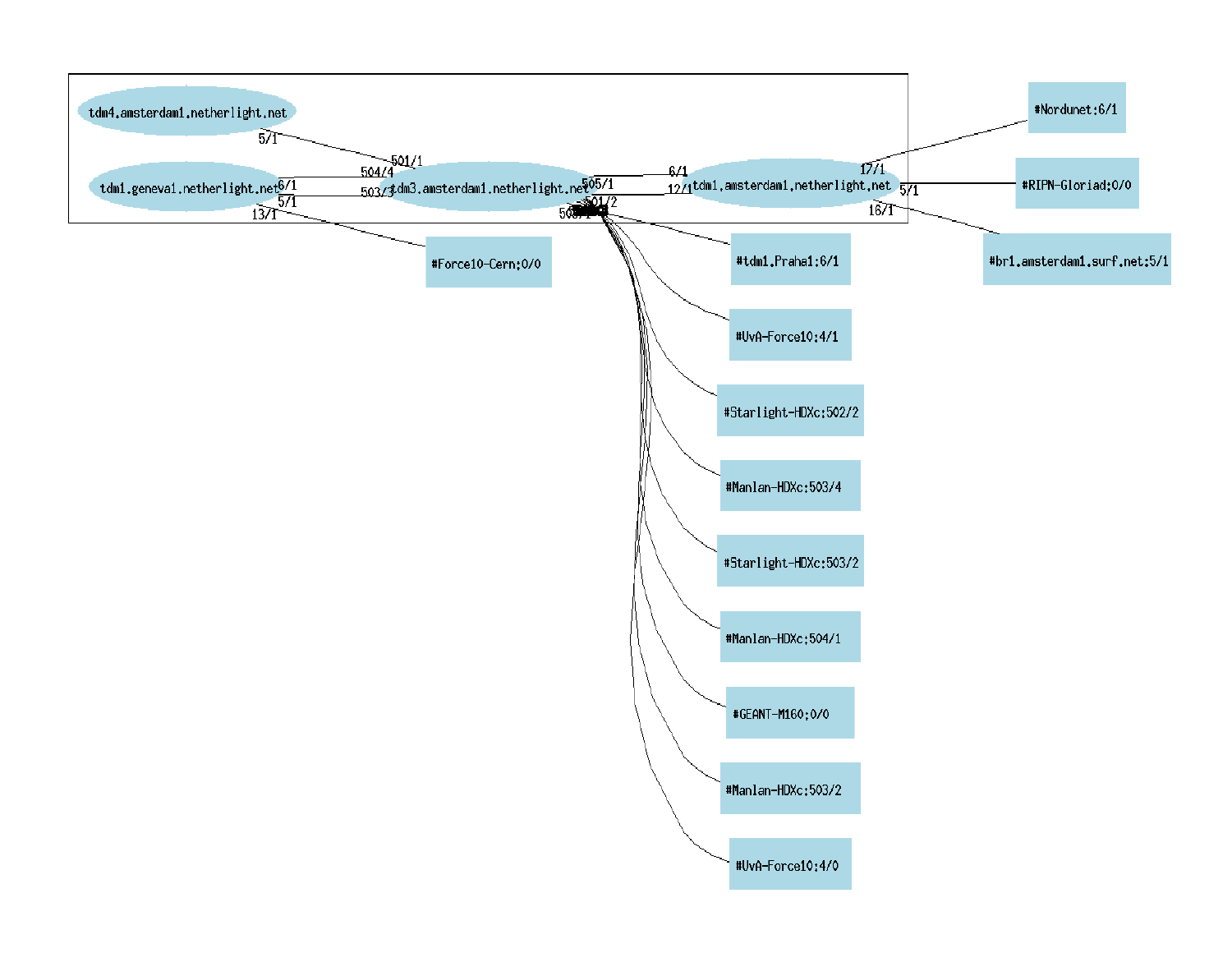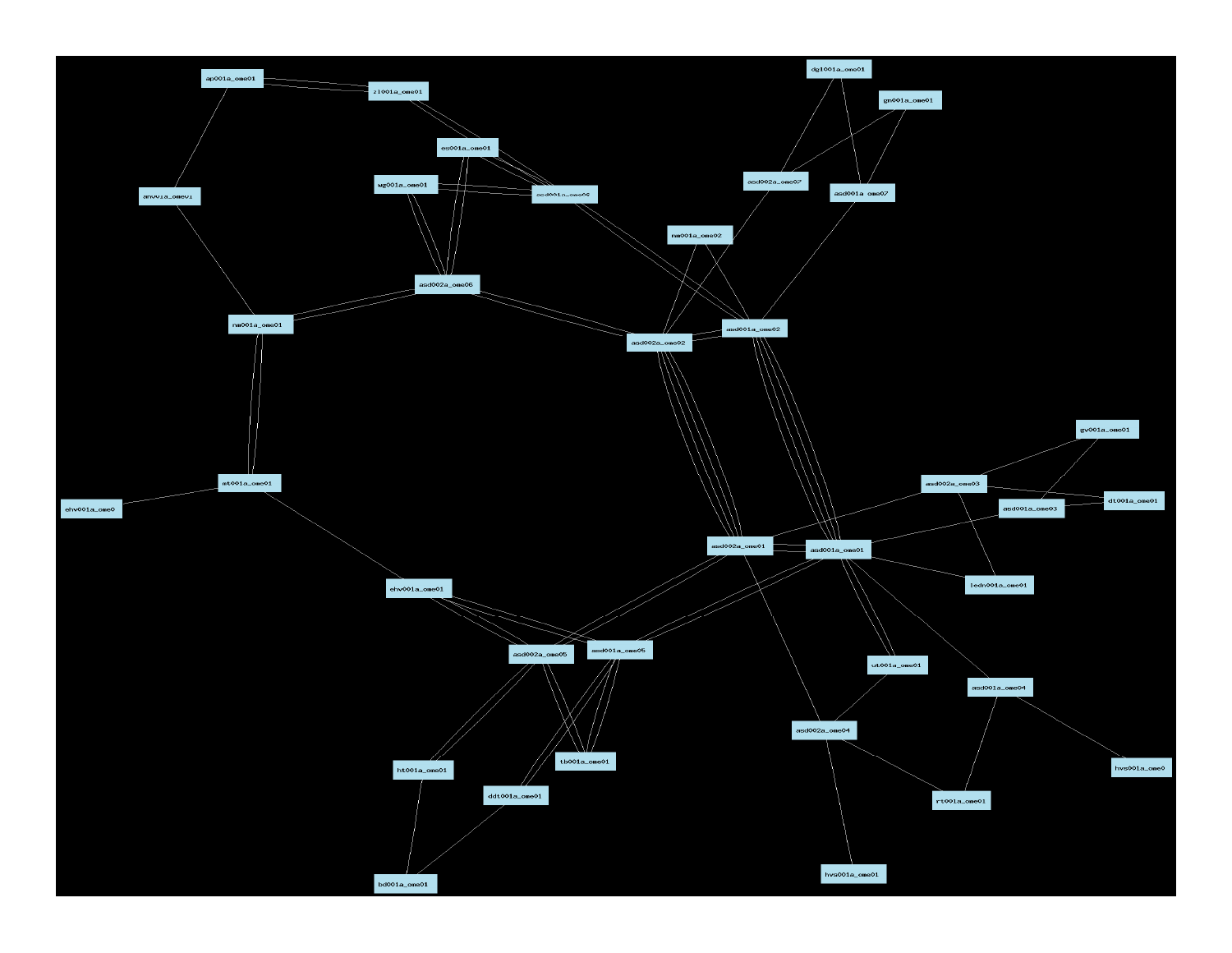# **Path discovery**

Provisioning a circuit through a 'big' network can be time consuming

- 1) finding a (protected) path across the network
- 2) enough time slots available?

Might sound easy but can be difficult  $\,\rightarrow\,$ 



Tool written by SARA's network research group to automate this

- Uses an RDF network description as topology description
- Uses a MySQL database that has knowledge of all current cross connects in the network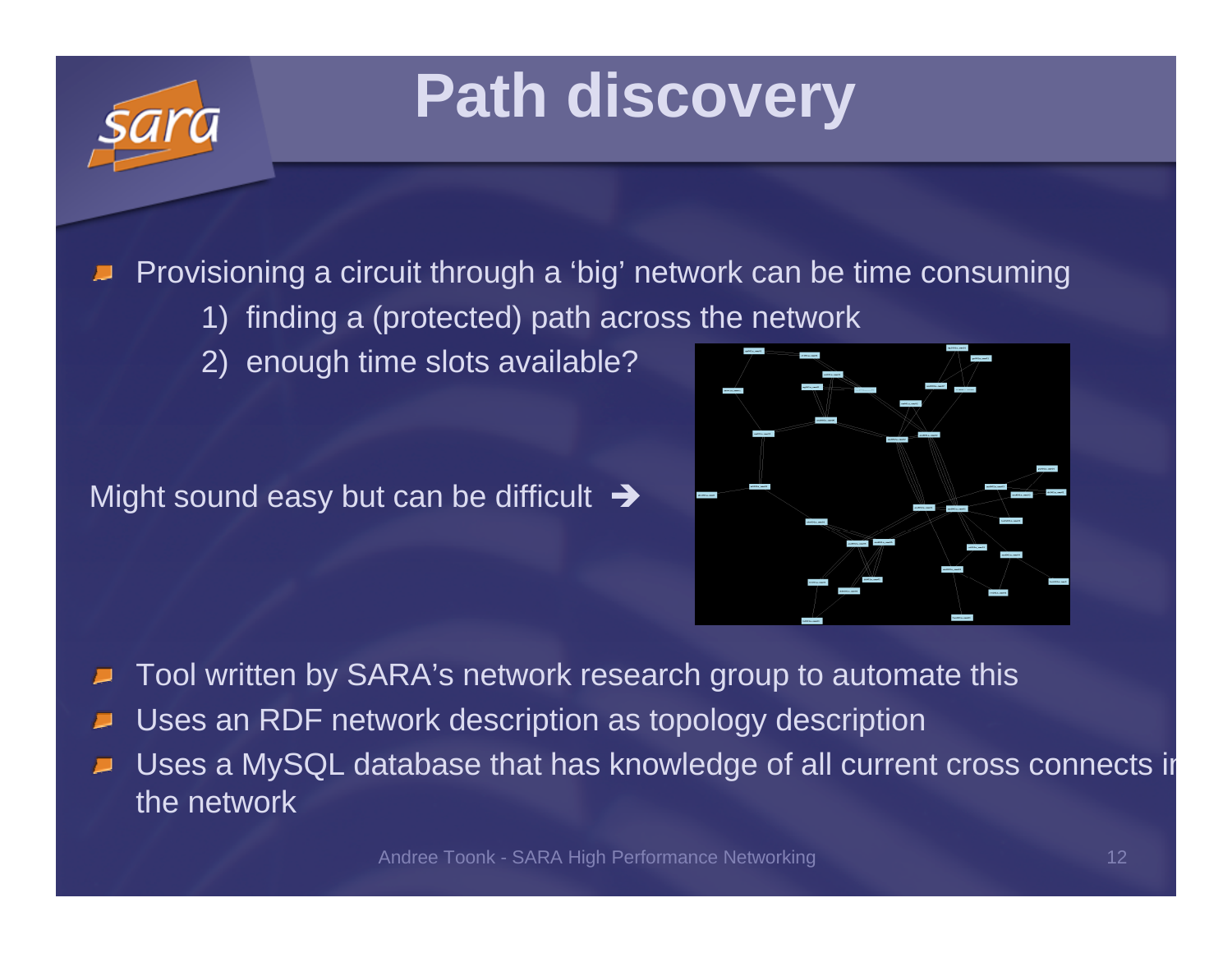### **Path discovery**

### Tool written in Perl \* $\blacksquare$

```
usage: get_path ne1 slot1-port1 ne2 slot2-port2 #timeslotsshortest path between ne1 and ne2e.g. ./get\_path.pl \ \ \ \ \ \tdm1.amsterdam1.netherlight.net 6-1 \tdml.geneval.netherlight.net 3-5 \
21
```
The example above will show you how to provision a circuit between tdm1.geneva1.netherlight.net interface: 6/1 and tdm1.amsterdam1.netherlight.net interface 3/5 with a capacity of 21sts containers (1Gb/s using GFP/VCAT)

### \*Authors:

- Ronald van der Pol (SARA's network research group)
- Andree Toonk (SARA's network research group )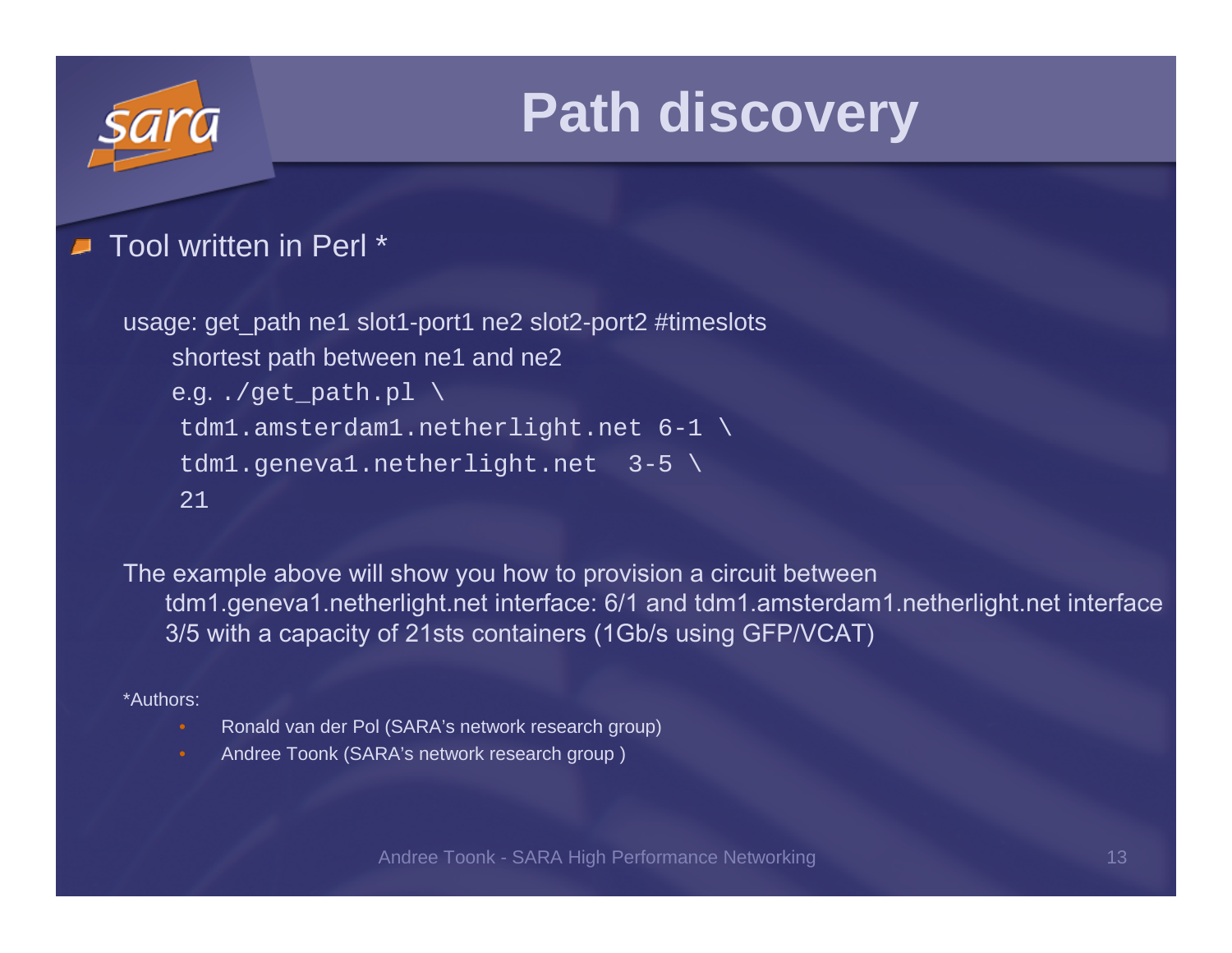# Provisioning tool

### With the RDF information we build a graph representing the network.

- SPARQL query that gets all connected interfaces  $\blacksquare$
- Check if these interfaces have enough free timeslots available (MySQL)ρ
- Add the two interfaces as vertices to the graph  $\overline{\phantom{a}}$
- Add the link between them as an edge of the graph  $\blacksquare$
- Add edges to the graph for all internal connections between all the interfaces of one ₽ network element
- **Now a graph representing the network has been built.**υ
- $\blacksquare$  Use the Dijkstra algorithm to find the shortest path
- Returns all the information to create the (VC4 / STS3c) cross connects on the Ø. network elements,
	- $\blacktriangleright$  Includes: network elements, slots, ports, timeslots (MySQL) all the information to create the cross connects on the network elements,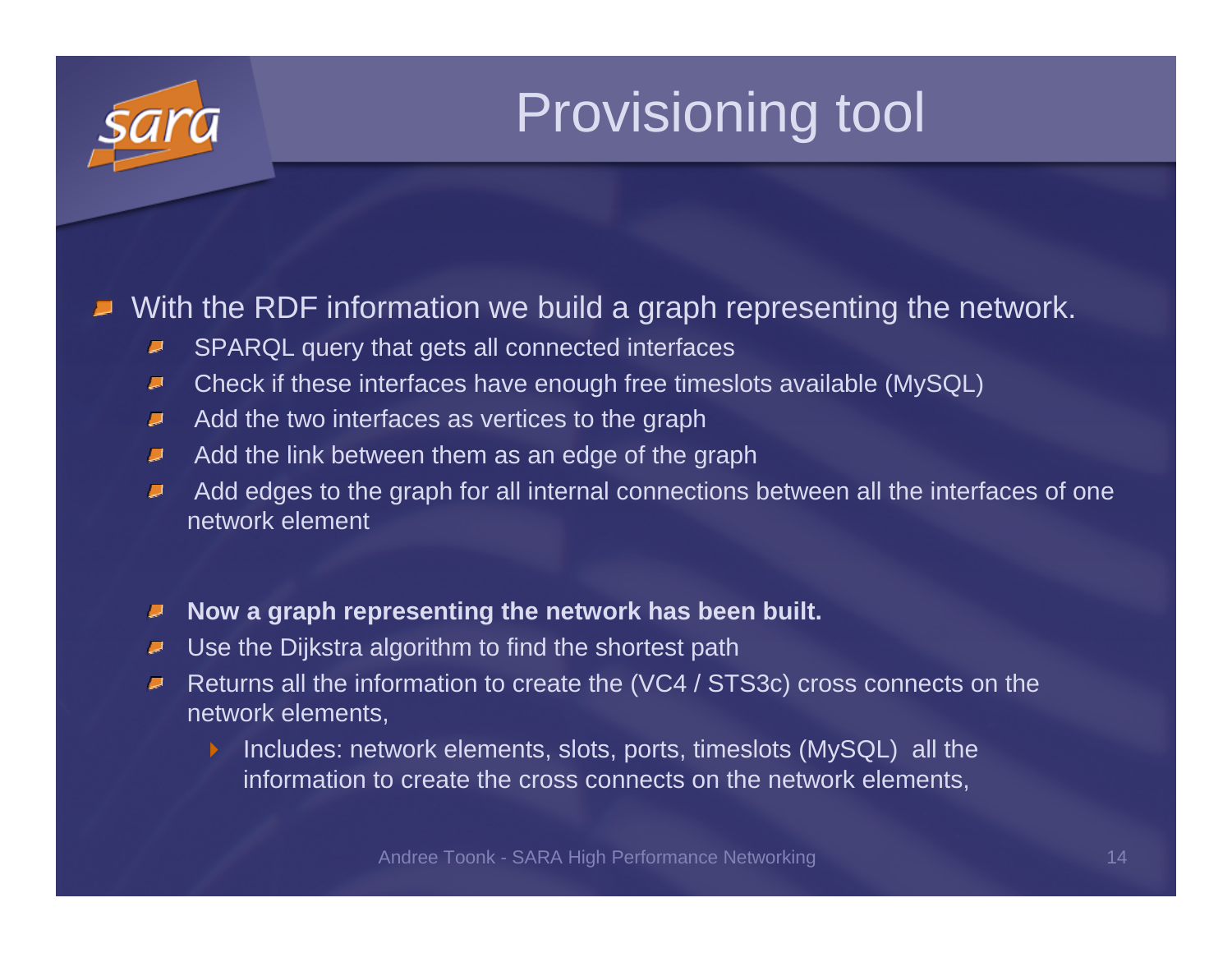

-----

## Provisioning tool: Demo

\$ ./get\_path.pl tdm3.amsterdam1.netherlight.net 504-3 tdm1.amsterdam1.netherlight.net 17-1 9path A:

tdm3.amsterdam1.netherlight.net-504-3 1 tdm3.amsterdam1.netherlight.net-501-2 49 tdm3.amsterdam1.netherlight.net-504-3 4 tdm3.amsterdam1.netherlight.net-501-2 52 tdm3.amsterdam1.netherlight.net-504-3 7 tdm3.amsterdam1.netherlight.net-501-2 55-----

tdm1.amsterdam1.netherlight.net-12-1 49 tdm1.amsterdam1.netherlight.net-17-1 25 tdm1.amsterdam1.netherlight.net-12-1 52 tdm1.amsterdam1.netherlight.net-17-1 28tdm1.amsterdam1.netherlight.net-12-1 55 tdm1.amsterdam1.netherlight.net-17-1 31

### path B:

-----

---- tdm3.amsterdam1.netherlight.net-504-3 1 tdm3.amsterdam1.netherlight.net-505-1 73 tdm3.amsterdam1.netherlight.net-504-3 4 tdm3.amsterdam1.netherlight.net-505-1 76tdm3.amsterdam1.netherlight.net-504-3 7 tdm3.amsterdam1.netherlight.net-505-1 79

tdm1.amsterdam1.netherlight.net-6-1 73 tdm1.amsterdam1.netherlight.net-17-1 25 tdm1.amsterdam1.netherlight.net-6-1 76 tdm1.amsterdam1.netherlight.net-17-1 28tdm1.amsterdam1.netherlight.net-6-1 79 tdm1.amsterdam1.netherlight.net-17-1 31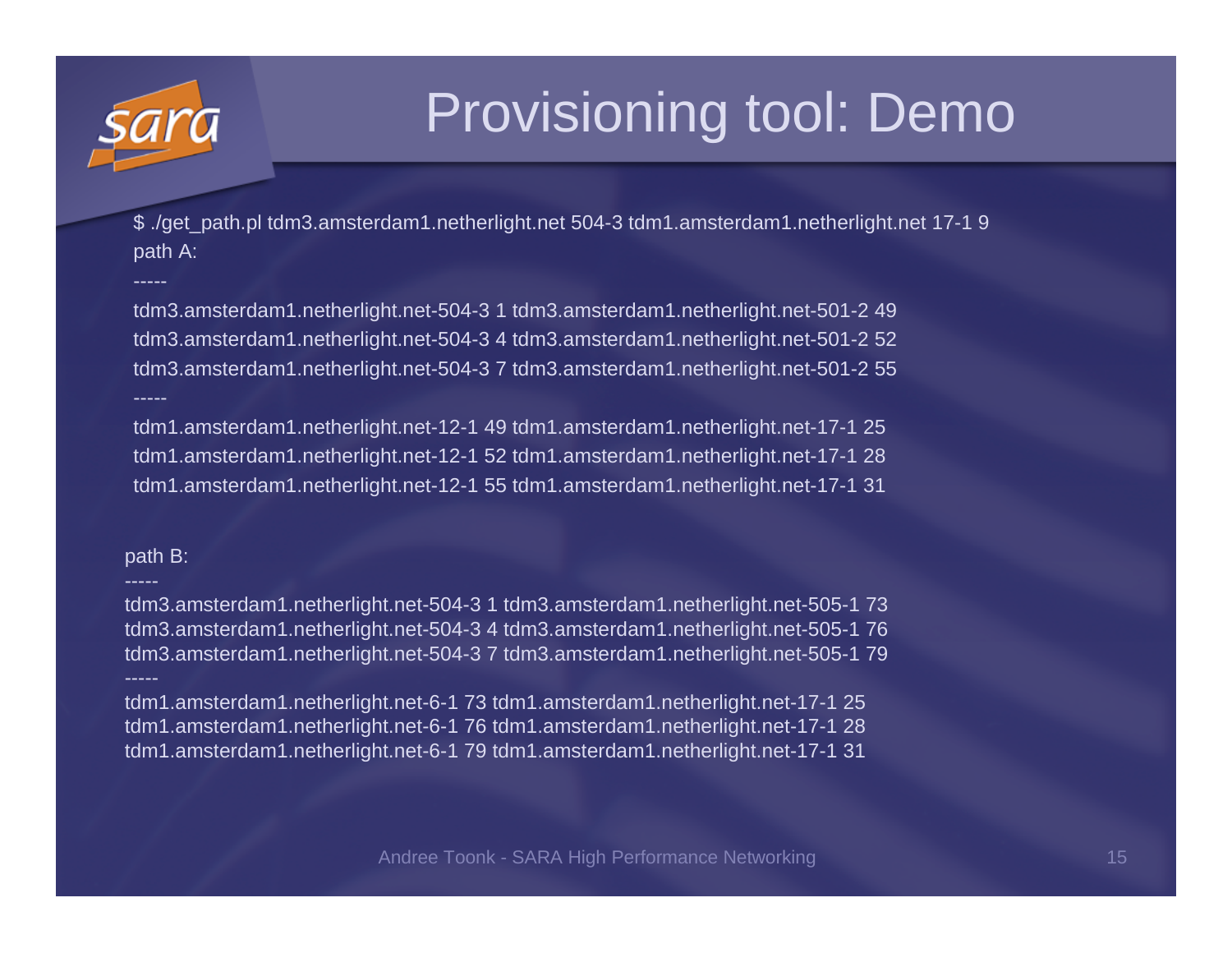

## Future: Provisioning tool

### Next step is to generate the TL1 commands ■

All the necessary cross connect information is available₽

### Syntax:

ENT-CRS-STS3C:"**NE-name**":STS3C-shelf-**slotA**-**portA**-**timeslotA**,STS3C-shelf-**slotB**-**portB**-**timeslotB**:CTAG-NUMBER::2WAY:CKTID="**name of Xconnect**";

### Example:

ENT-CRS-STS3C:"**tdm4.amsterdam1.netherlight.net**":STS3C-1-**6**-**1**-**22**,STS3C-1-**1**-**3**-**1**:66::2WAY:CKTID="DEMO";

■ SARA already has developed a TL1 toolkit (Perl)<sup>\*</sup>

- \* Easy to execute TL1 commands with TL1 toolkit
- \* Specific functions for: OME6500, CPL, HDXc, ONS15454
- \* Planning to add a create\_Xconnect() function

Based on TL1 Perl module of Arien Vijn, Amsterdam Internet Exchange